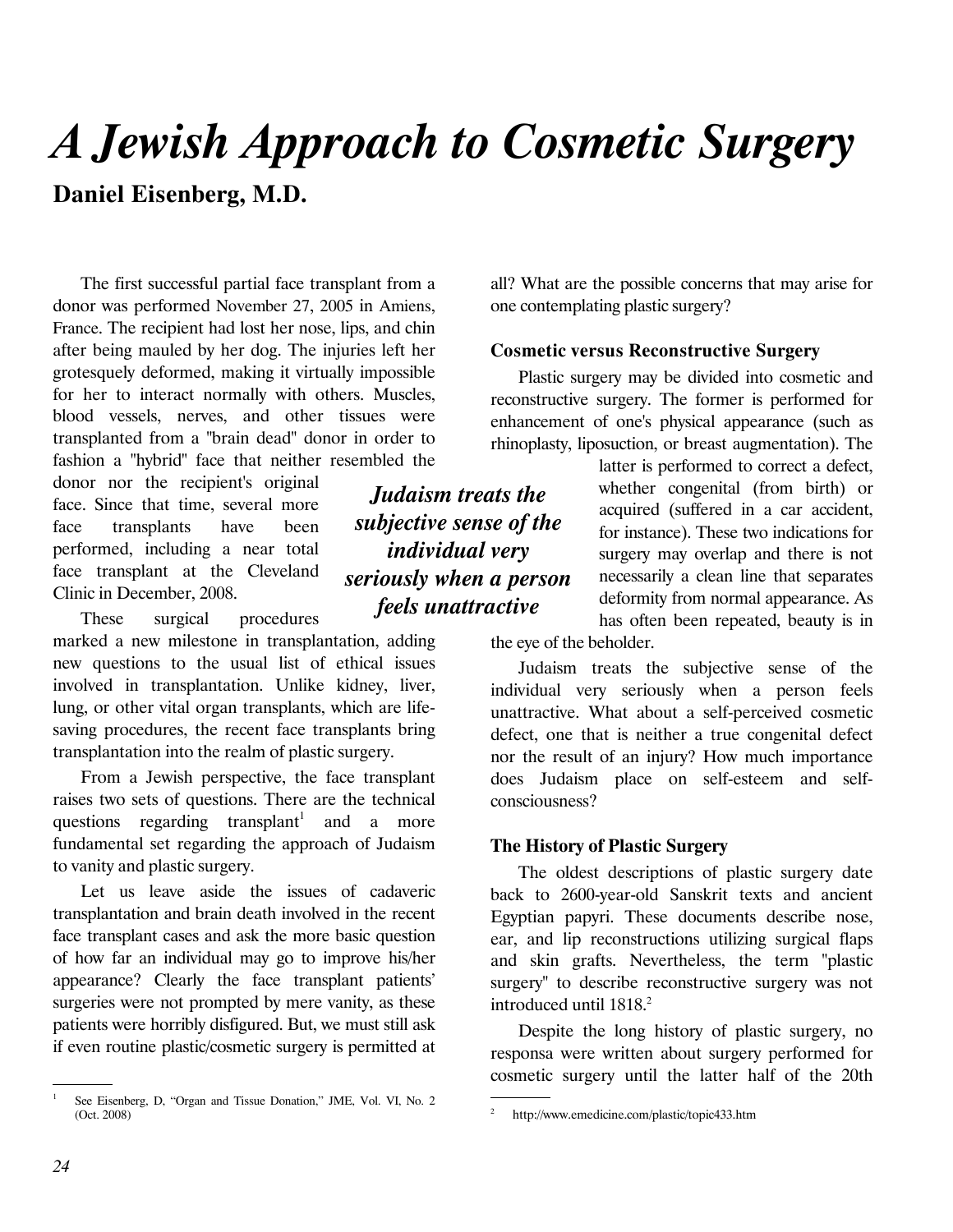century. This is hardly surprising, since prior to the mid 19th century, all surgery was limited by the inability to adequately ameliorate the pain of the surgery itself and the high morbidity and mortality of surgery in general.

This all changed due to important advances made in the second half of the 19th century. Building upon the work of Ignaz Philipp Semmelweis (who argued that handwashing would decrease hospital infections) and Louis

# there is the particular prohibition of selfmutilation

Pasteur (who proved that bacteria cause infection), Joseph Lister introduced the concept of antiseptic surgery in the late 19th century, significantly decreasing the risk of surgical infection. Ether, the first form of general anesthesia, was publicly utilized for the first time on October 16, 1846, in an operating theater at the Massachusetts General Hospital, ushering in the age of modern anesthesia. $3$  With these two breakthroughs came rapid advances in surgical techniques, and advancements in both reconstructive and cosmetic surgery, particularly between the first and second world wars.

The contemporary era of plastic surgery was ushered in by War War I. Due to the nature of trench warfare, which protected the soldier's lower body but exposed the head and neck to destructive new explosive devices, thousands of soldiers returned from war with horrible facial deformities. In order to aid these soldiers to integrate back into society, where they were finding difficulty finding jobs and spouses, several countries, including the United States, created special medical programs and hospitals dedicated to treating these injuries. World War II led to further advances in cosmetic surgery, largely for the same reason.<sup>4</sup>

As Max Thorek (the founder of the International College of Surgeons) pointed out, even modern cosmetic surgery was the direct result of war:

"If soldiers whose faces had been torn away by bursting shells on the battlefield could come back into an almost normal life with new faces created by the wizardry of the new science of plastic surgery, why couldn't women whose faces had been ravaged by nothing more explosive than the hand of the years find again the firm clear contours of youth."<sup>5</sup>

Thus was born the era of widespread "plastic" surgery.

#### The Earliest Responsum

As plastic surgery developed and the options for cosmetic enhancement grew, formal halachic discussion began. In 1961, Rabbi Immanuel Jakobovits, considered by many to be the father of the discipline of Jewish medical ethics,<sup>6</sup> addressed the American Society of Facial Plastic Surgery at a symposium entitled "Religious Views on Cosmetic Surgery."<sup>7</sup> Rabbi Jakobovits, later Chief Rabbi of Great Britain, discussed the parameters of plastic surgery from a Jewish legal perspective.

"Rabbi Jakobovits' now classic book is the first comprehensive treatise on the subject of Jewish medical ethics. Tracing the development of Jewish and other religions' views on medico- moral problems from antiquity to the present day, the book is profusely annotated by references to the original sources in religious, medical, legal and historical literatures. The book contains discussions of classic subjects in Jewish medical ethics such as abortion, artificial insemination, birth control, euthanasia, autopsies, eugenics, sterilization, treatment of patients on the Sabbath, and more. In addition, several chapters are devoted to the physician in Jewish religious law - his studies and privileges, his license and legal responsibilities, his professional charges and the admission of his evidence. The book is appropriately subtitled 'A comparative and historical study of the Jewish religious attitude to medicine and its practice.'" (Rosner, F, "Lord Immanuel Jakobovits: Grandfather of Jewish Medical Ethics," IMAJ 2001;3:304)

In 1981, Rabbi Jakobovits was knighted by Queen Elizabeth for his life of dedication.

7

 <sup>.</sup> 3 http://www.etherdome.org/Our\_Stor/Our\_Stor.html

<sup>4</sup> Backstein, R and Hinek, A, War and Medicine: The Origins of Plastic Surgery, University of Toronto Medical Journal, vol. 82, no. 3, (May 2005)

 <sup>.</sup> 5 Tackla M. Phoenix from the flames: plastic surgery emerges out of the horrors of World War I. Cosmetic Surgery Times. Oct. 1, 2003. Cited by Backstein and Hinek, ibid.

<sup>6</sup> Rabbi Jakobovits is considered by many to be the father of modern Jewish medical ethics as a specialized area of study, due to the publication in 1959 of his doctoral thesis in book form, entitled "Jewish Medical Ethics." For the first time, the breadth of Jewish attitudes toward crucial medical issues was available to the general public and healthcare workers in readable English. As Dr. Fred Rosner describes it:

Published in The Eye, Ear, Nose and Throat Monthly, New York, Feb/March 1962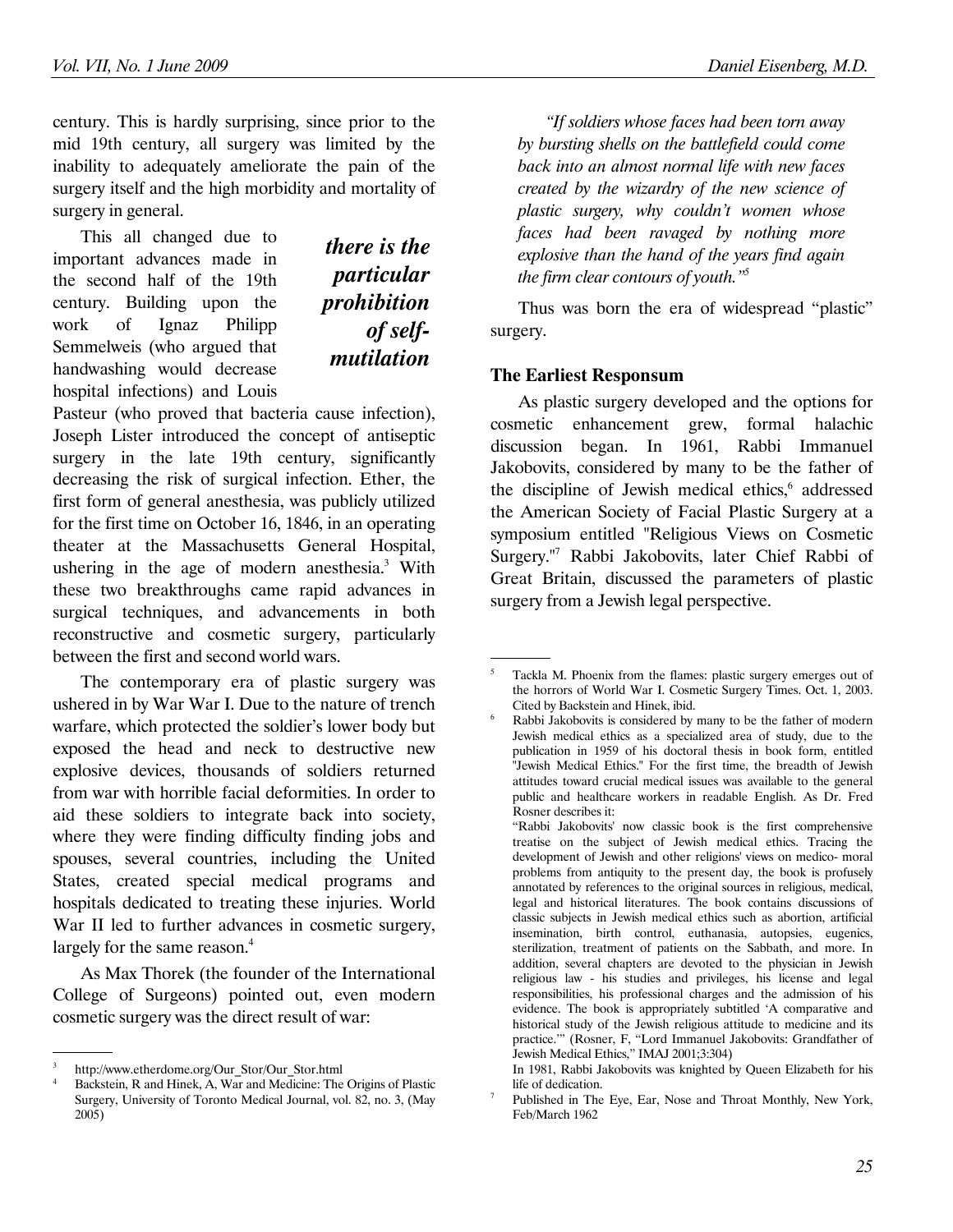After explaining that no responsa had yet been written on the topic, he dealt with the question of whether one may undergo plastic surgery for the purpose of improving one's physical appearance. As Rabbi Jakobovits eloquently described in his classic work, Jewish Medical Ethics:<sup>8</sup>

The problem was considered under four headings: the theological implications of "improving" God's work or "flying in the face of Providence"; the possible risks to life involved in any operation; the Jewish objection to any mutilation of the body; and the ethical censure of human vanity, especially among males.

He concluded<sup>9</sup> definitively that plastic surgery for aesthetic enhancement is a form of arrogance and vanity (particularly for men) and is forbidden unless the patient meets certain criteria. He later wrote<sup>10</sup> as part of an overview of the Jewish approach to medicine:

> In the sparse rabbinic writings on the subject, these reservations could be discounted, provided the danger is minimal; and especially 1) if the operation is medically indicated, e.g. following an accident, or for grave psychological reasons; 2) if the correction of the deformity is designed to facilitate or maintain a happy marriage; or 3) if it will enable a person to play a constructive role in society and to earn a decent livelihood.

The four ethical concerns of Rabbi Jakobovits remained the pivotal issues in all future responsa and therefore bear further elucidation, as subsequent poskim have approached them in different ways.

one may injure oneself (independent of any associated risk) for treatment of a non-lifethreatening malady

#### Ethical Concerns

The first potential practical objection to plastic surgery is the Torah obligation to guard health<sup>11</sup> which might limit the surgical risks that one may accept as part of plastic surgery. In addition to the hazards associated with the surgery itself, anesthesia, particularly general anesthesia, presents a very small but real risk of death or incapacitation.

Beyond the blanket obligation to guard health, there is the particular prohibition of self-mutilation. Just as one may not injure someone else, one may not cause injury to oneself. The prohibition of injuring someone else is called chavala and is derived

> directly from the Biblical verse<sup>12</sup> that warns the court not to give a convicted criminal more lashes than legally mandated. The verse is interpreted to mean that if the court must not strike a criminal without justification, surely an ordinary individual may not strike or otherwise injure his neighbor.

> The Talmud $^{13}$  discusses whether this prohibition applies to harming oneself,

concluding that "one who injures himself even though it is forbidden, pays no damages. But if someone else injures him, they pay damages." Injuring oneself without a valid reason is called chovel b'atzmo. This proscription has limitations however. We are only barred from causing unnecessary injury to ourselves. The key question is what is considered necessary.

Risk and harming oneself are not the only issues. There are also philosophical considerations. Do we assert that God, as the ultimate craftsman Who fashions human beings, makes each person exactly as they should be and that our "remodeling" of ourselves is an affront to His judgment? That is, does the divine mandate to heal and obligation to seek medical treatment extend to plastic surgery?

The fourth issue applies predominantly to men. The Torah commands that a man not wear the clothing of a woman and that a woman not wear the

 <sup>.</sup> 8 Jakobovits, Immanuel, Jewish Medical Ethics: A Comparative and Historical Study of the Jewish Religious Attitude to Medicine and its Practice, 2nd Edition, Bloch Publishing Company, New York, 1975, p. 284.

<sup>9</sup> Jakobovits, Immanuel, Noam 6:273 (Abridged in Sefer Assia 1:222- 223).

<sup>&</sup>lt;sup>10</sup> Jakobovits, Immanuel, "Medicine and Judaism: an overview," Assia (English) 1980 Nov; 7(3-4):57-78.

 <sup>.</sup> <sup>11</sup> Deuteronomy 4:9 & 4:15. See Shulchan Aruch, Choshen Mishpat 409:3 and 427:8.

<sup>12</sup> Deuteronomy 25:3

<sup>13</sup> Baba Kama 91b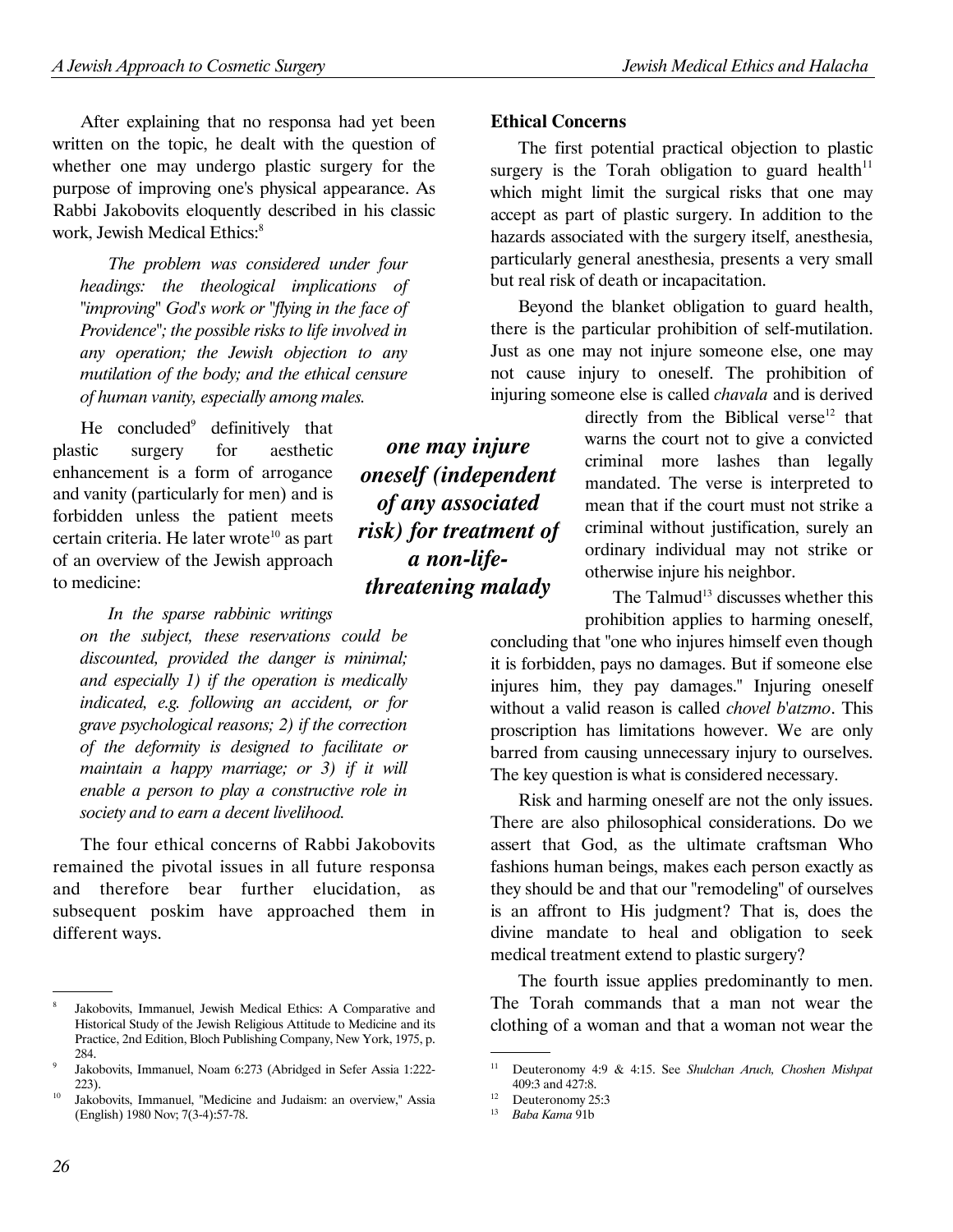clothing of a man. $14$  This prohibition extends beyond mere clothing, but includes actions and activities that are characteristic of one of the sexes.<sup>15</sup> For instance, in most situations a man may not dye his white hairs back to black for purposes of improving his appearance since this is considered to be a feminine activity.<sup>16</sup> Is plastic surgery also considered a "feminine" activity?

#### A Variety of Approaches

In 1964, Rabbi Mordechai Yaakov Breish, Rabbi Menasheh Klein, and Rabbi Moshe Feinstein were each asked to rule on questions of cosmetic surgery for enhancement of appearance.

Rabbi Mordechai Yaakov Breish (1895-1976), author of the Chelkas Yaakov and a prominent posek [authority in Jewish law] in Switzerland, discussed the issues of risk and chavala (self-injury) when asked whether a woman may undergo cosmetic surgery to straighten and decrease the size of her nose in order to improve her chance of finding a suitable husband.<sup>17</sup>

He used a previous ruling of Rabbi Abraham of Sochachev, the 19th century author of the Avnei Nezer, as a starting point for his discussion of why it is permitted to enter into surgery or other dangerous situations, even when not absolutely necessary. The Avnei Nezer $18$  had forbidden a child to have surgery to straighten a crooked leg due to the risk of the operation. Rabbi Breish points out several objections to this ruling.

So long as a doctor practices in an acceptable way, it is a mitzvah for a physician to treat even nonlife-threatening illnesses even though he may injure or kill patients inadvertently.<sup>19</sup> That is the nature of the mandate to heal. Additionally, the Talmud allowed bloodletting as a preventative health mechanism, even though it was known to be somewhat dangerous. We also clearly see that one is not prohibited from entering into a dangerous situation voluntarily since we do not prohibit women from having babies, despite the risks associated with pregnancy and childbirth.<sup>20</sup>

Rabbi Breish also points out that the general population undergoes surgery for non-lifethreatening conditions with a very low complication rate. He therefore invokes the concept of Shomer Pesaim Hashem,<sup>21</sup> that God watches over the simple, to defend low risk surgeries. He rules that from the perspective of risk, one may pursue plastic surgery as it is one of the activities that the general population finds to be acceptably safe.<sup>22</sup> To support his contention that one may injure oneself (independent of any associated risk) for treatment of a non-lifethreatening malady, he brings two proofs. The Code of Jewish Law<sup>23</sup> warns a child not to remove a thorn, bloodlet, or amputate a limb from a parent, even for medical reasons, lest he transgress the capital offense of injuring a parent. Rabbi Moshe Isserles, in his gloss to the Code of Jewish Law, states that the child should only refrain if there is someone else present who can help the parent, for otherwise, the child should even amputate the limb if the parent is in pain. It seems clear that the prohibition is only to injure one's parent unnecessarily. But, the concept of bloodletting or amputation of a parent's limb per se, merely to relieve pain, despite the trauma involved, does not appear to be problematic!

 <sup>.</sup> <sup>14</sup> Deuteronomy 22:5

<sup>&</sup>lt;sup>15</sup> Shabbos 94b, Nazir 58b-59a, *Shulchan Aruch, Yoreh Deah* 182.

Maimonides, Mishneh Torah, Hilchos Ovdei Kochavim 12:10

<sup>17</sup> Chelkas Yaakov, Choshen Mishpat 31

<sup>18</sup> Avnei Nezer Yoreh Deah 321

Nachmadides, Toras Ha'Adam, Inyan Ha'Sakana. See also Beis Yosef, Yoreh Deah 241

 <sup>.</sup> <sup>20</sup> Women are not required by the Torah to have children.

 $\frac{21}{22}$  Psalms 116:6

The Torah has several mitzvos regarding personal safety. For instance, we are instructed to build a parapet around any flat roof, to prevent anyone from falling (Deuteronomy 22:8). Maimonides (Mishneh Torah, Hilchos Rotzeach 11:4) explains this to include any dangerous situation, such as an unguarded swimming pool. We must be proactive in eliminating all preventable risks, such as covering ditches on one's property (Shulchan Aruch Choshen Mishpat 427:6-7). In addition to removing hazards, the Torah twice commands us to protect our health, safety and well being (Deuteronomy 4:9 & 4:15). For example, the Talmud forbids walking near a shaky wall, lest it fall and injure the passerby. Similarly, all dangerous pursuits are proscribed. Obviously, there is latitude in evaluating how much risk is acceptable. The Talmud asks in several places (for example, Shabbos 129b) why certain potentially dangerous actions are permitted. It answers that a person need not avoid small risks that are accepted by the rest of normal society without undue concern. This concept is called "Shomer pasaim Hashem, dashu bay rabim"

<sup>&</sup>lt;sup>23</sup> Shulchan Aruch, Yoreh Deah 241:3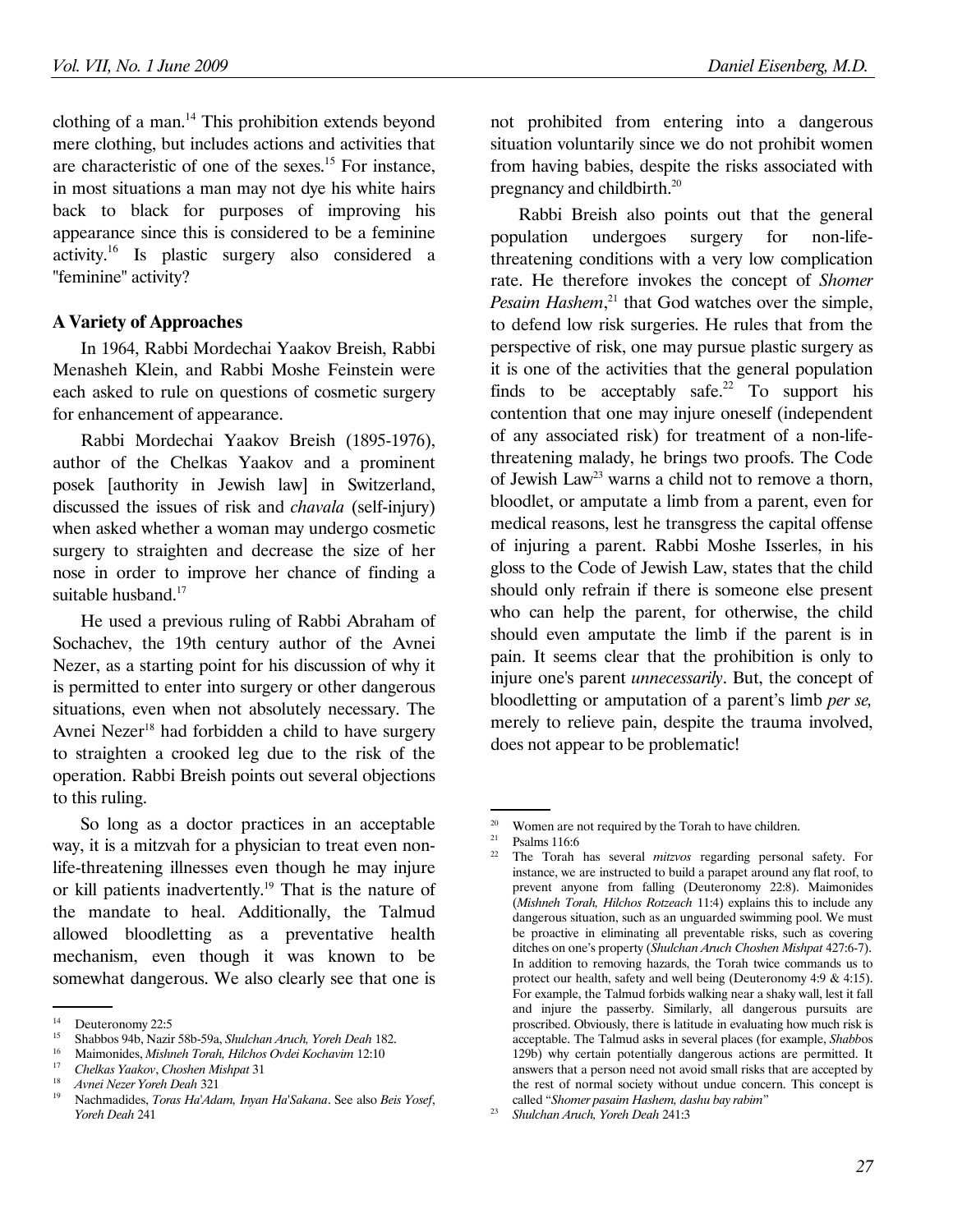The second proof is fundamental to our discussion of plastic surgery, particularly cosmetic surgery. The Talmud<sup>24</sup> states that a man may remove scabs from his body to alleviate pain, but not to improve his appearance.<sup>25</sup> At first glance, this may appear to exclude the possibility of plastic surgery. However, Tosofos,<sup>26</sup> commenting on this statement, promulgates a concept that demonstrates a very sensitive understanding of human nature and psychology. He writes: "If the only pain that he suffers is that he is

embarrassed to walk among people then it is permissible, because there is no greater pain than this." Tosofos recognizes that there is no greater suffering than psychological pain and that it is very difficult to judge for someone else the degree of suffering they are experiencing as a result of a self-perceived defect.

Rabbi Waldenberg objects to performing surgery on someone who is neither sick nor in pain

Citing the psychological

pain associated with the inability to find a spouse, Rabbi Breish ruled that the woman may have the cosmetic surgery.

That same year, Rabbi Moshe Feinstein (1895- 1986) was asked the same question. His responsa first examines the parameters of the prohibition of *chavala*.<sup>27</sup> He points out that in his Mishneh Torah,<sup>28</sup> Maimonides clearly describes chavala as injury with malice. Rabbi Feinstein brings several examples of injury without the intention to do harm that Jewish religious literature finds acceptable.<sup>29</sup> His final ruling permits surgery when it is in the best interests of the patient, even if they are not sick and it does not treat an illness. $30$  As a result, he permitted the woman to have cosmetic surgery since it was to her advantage and not being done to harm her. $31$ 

Also in 1964, Rabbi Menasheh Klein, author of Mishneh Halachos, dealt with the question of the permissibility of cosmetic surgery to correct various facial imperfections that mar a woman's appearance, such as a very long nose which makes it difficult for her to marry and which she feels makes her very unattractive.<sup>32</sup> Rabbi Klein utilizes an ingenious approach to evaluate the question. He points out that there is ample precedent for medical intervention to improve appearance dating back to Talmudic times.

The Mishna<sup>33</sup> discusses the case of a man who betroths a woman on the condition that she has no defect (mum) where a "mum" is defined as any defect that would bar a Cohen (Jewish priest) from serving in the Temple. Tosofos<sup>34</sup> states that if the woman had

.

 <sup>.</sup> 24  $\frac{24}{25}$  Shabbos 50b

Rashi comments that for a man to remove scabs for aesthetic reasons is feminine behavior.

<sup>26</sup> Shabbos 50b, Opening phrase "bishvil." .

<sup>27</sup> Igros Moshe, Choshen Mishpat 2:66

<sup>28</sup> Mishneh Torah, Chovel U'Mazik 5:1. See Shulchan Aruch, Choshen Mishpat 420:31.

<sup>&</sup>lt;sup>29</sup> The four examples listed by Rabbi Feinstein are:

a. In the book of Kings I 20:35-36, a man is punished for refusing to hit a prophet. A discussion of the event is also recorded in Sanhedrin 89.

b. Baba Kama 91b describes that Rav Chisda would lift up his garment when walking through thorn bushes so that his legs would be scratched, but his clothes would not be hurt. He reasoned that his legs will repair themselves, but his clothes would not.

c. Sanhedrin 84b discusses the permission to do bloodletting on one's father if necessary based on the mitzvah, "V'ahavta l're'acha kamocha" ("Love your neighbor as yourself"). Rabbi Feinstein explains that we learn that one may cause an injury to his friend which is of a type that a reasonable person would want to have done to them, e.g. bloodletting. The Talmud does not even imply that bloodletting itself is halachically problematic, only that one must be careful when doing it on a parent. Injury as part of medical treatment is permitted and is only considered chavala when the intent is to injure or disgrace someone.

d. Mishna Bechoros 45a discusses one who removes an extra digit from his hand without any indication that such surgery is forbidden.

Nevertheless, see Igros Moshe, Orach Chaim 3:90 where Rabbi Feinstein argues that the Torah grants a mandate to heal only in cases of illness or injury, but not in order for a person to fulfill a mitzvah. Therefore, he rules that one may not have an intravenous line inserted before Yom Tov in order to allow fasting on Yom Kippur.

<sup>&</sup>lt;sup>31</sup> Rabbi Feinstein (Igros Moshe, Choshen Mishpat 2:65) took the same approach when asked whether dieting for the sake of improving a woman's appearance alone is permissible since the Talmud (Baba Kamma 91b) teaches that chovel b'atzmo (injuring oneself) is forbidden and Tosofos explains that this is even if the injury is for a purpose. Rabbi Feinstein first explains that dieting for medical reasons is certainly permitted. He then argues that if the hunger caused by dieting would cause true pain (which Rabbi Feinstein questions), it would be forbidden to diet for cosmetic purposes. But, Rabbi Feinstein argues that the real pain that ensues from dieting is merely the pain of abstaining from desirable food, which is not true suffering. Therefore, he argues that we must compare the pain of dieting against the pain of feeling unattractive. If the woman's pain from abstaining from enjoyable food is less than the pain that she feels from her appearance, the diet is permitted.

<sup>32</sup> Mishneh Halachos 4:246

<sup>33</sup> Kesubos 72b

<sup>34</sup> Kesubos 74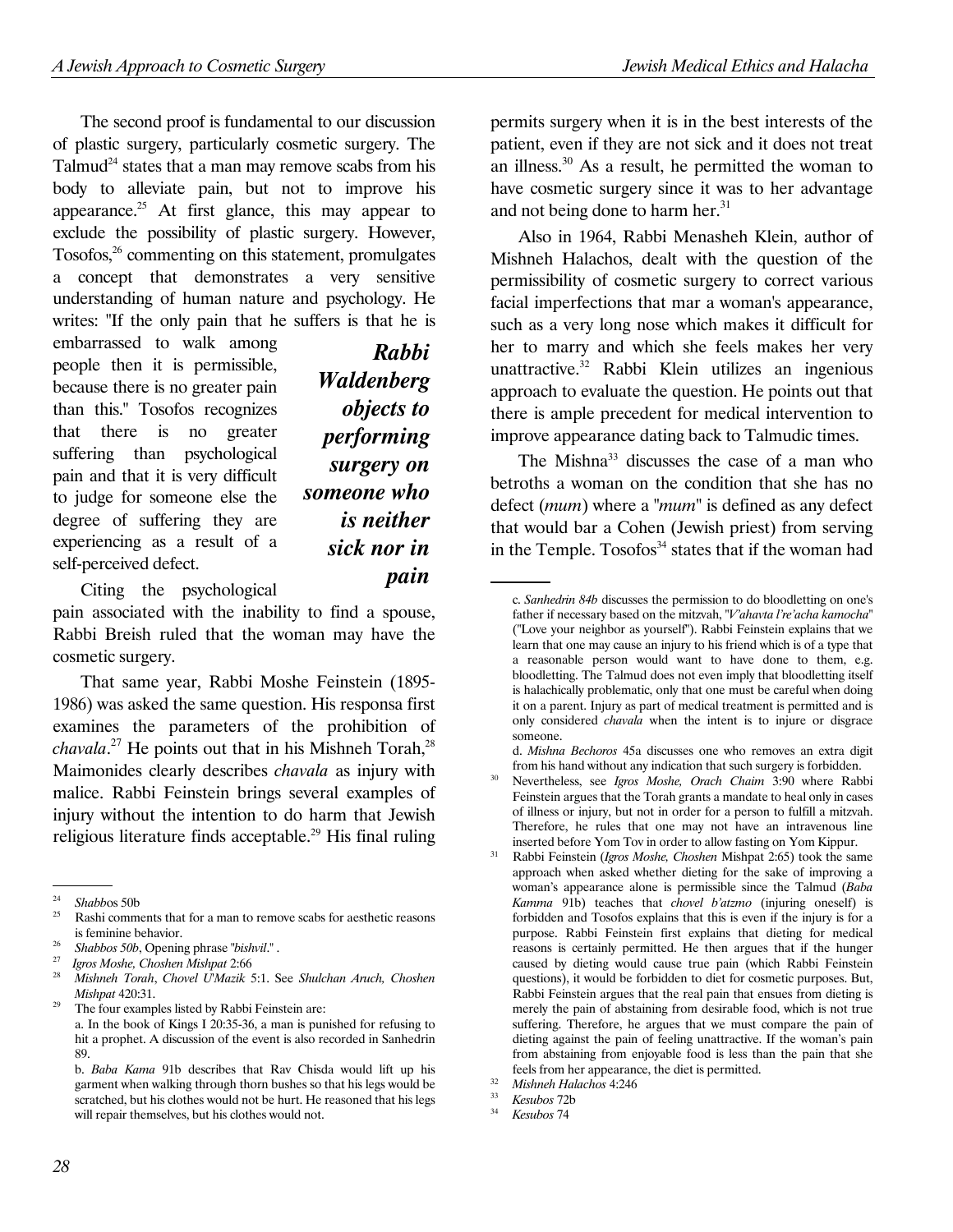her blemish corrected by a physician before her engagement, the marriage is valid. Since many of the blemishes that would apply to a Cohen include cosmetic imperfections $35$  of the face for which people today would desire elective plastic surgery and Tosofos permits these blemishes to be corrected by a physician, Rabbi Klein states that it appears that a man or woman may go to a doctor to correct a cosmetic defect merely for enhancement of their appearance. Rabbi Klein rejects the argument that plastic surgery entails any danger whatsoever based on information he received from physicians.

In a second responsum, $36$  printed immediately following the previously discussed one, Rabbi Klein discusses plastic surgery and chemical peels in

men with respect to the prohibition of a man performing female behaviors. He reiterates his previous ruling and adds that (minor) cosmetic procedures are forbidden for men if done strictly for aesthetic enhancement, but that the prohibition does not apply if the blemish causes the man enough embarrassment that he shuns social interaction. Rabbi Klein wisely points out that such a distinction requires a great deal of intellectual honesty.

In 1967, Rabbi Yitzchak Yaakov Weiss (1902- 1989), head of the Eida Chareidis rabbinical court in Jerusalem and author of Minchas Yitzchak, dealt briefly with the issues of chavala and risk with respect to plastic surgery.<sup>37</sup> He takes the same approach to self-injury as Rabbi Feinstein, arguing that the prohibition of chavala only applies when the wound is inflicted with the intention of causing harm or degradation. He feels that cosmetic surgery would be permitted if not for the risk of surgery, which he believes to be a serious concern. He refers to one of his earlier responsa<sup>38</sup> which was directed to his in-law, Rabbi Breish, in which he forbids surgery for nonlife-threatening conditions. While admitting that the line of reasoning of Rabbi Breish has merit, he

.

there is no greater suffering than psychological pain

disagrees, arguing that the permission of the Code of Jewish law to allow amputation of a limb is only in a life-threatening situation. He also agrees with Rabbi Breish that people desiring plastic surgery may be ill, but states that they are not endangered, and therefore is hesitant to allow elective plastic surgery, ending his 1967 responsa by saying the question requires further study.

Despite the generally strong support among halachic experts for the permissibility of reconstructive surgery for congenital defects and

> traumatic injuries, one dissenting opinion stands out with regard to cosmetic surgery merely to enhance one's appearance.

## I am the Lord Your Healer**<sup>39</sup>**

There is an inherent tension in Judaism regarding the philosophical underpinnings of the mandate to heal. While the Torah clearly empowers the physician to treat illness, there is controversy regarding how far the permission extends.<sup>40</sup> While most Biblical commentators and Jewish legal scholars interpret the Torah to grant a very broad license to heal, there is a consensus that the patient must be ill to allow the physician to treat the patient, particularly if the treatment is dangerous or requires injuring the patient in the process of healing.

This is one of the major concerns voiced by Rabbi Eliezer Yehuda Waldenberg (1917-2006),

http://www.aish.com/societyWork/work/The\_Mandate\_to\_Heal.asp

<sup>35</sup> Bechoros and Mishneh Torah, Be'as Hamikdash, 8

<sup>36</sup> Mishneh Halachos 4:247

<sup>37</sup> Minchas Yitzchak 6:105

<sup>38</sup> Minchas Yitzchak 1:28

 <sup>.</sup> <sup>39</sup> Exodus 15:26

There is a great deal of controversy in Jewish halachic literature as to where we derive the mandate to heal. Depending on the origin of the permission to heal, a different set of parameters limiting medical treatment arise. While most authorities derive a very broad mandate there are a few very famous minority opinions that severely limit the scope of the authorization to provide medical care. Ibn Ezra (in his commentary to Exodus 21:19) is a notable example, writing that the command to heal "is a sign that permission has been granted to physicians to heal blows and wounds that are externally visible. But, all internal illnesses are in God's hand to heal." The Ibn Ezra's case is not a hard one to make. The Torah itself instructs that if we listen carefully to the mitzvot of the Torah "then any of the diseases that I placed upon Egypt, I will not bring upon you, for "I am God, your Healer" (Exodus 15:26). This verse implies that God does not need man to cure the afflictions that He creates. The Ibn Ezra argues that the meaning of this Torah passage is that because God acts as the (sole) healer of all illness, we will not need physicians. See Eisenberg,,D, "The Mandate to Heal,"